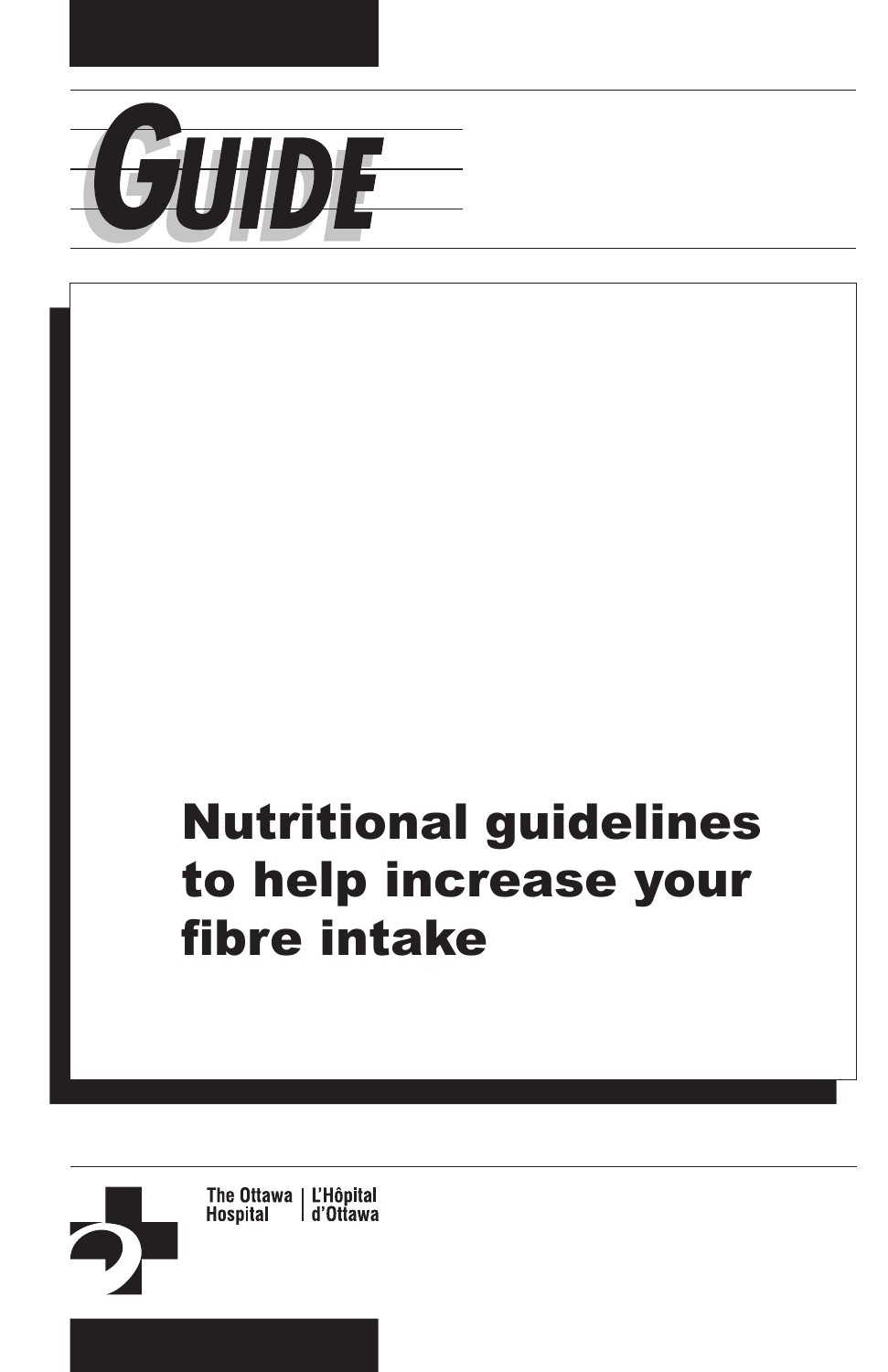#### *Disclaimer*

*This is general information developed by The Ottawa Hospital. It is not intended to replace the advice of a qualified health-care provider. Please consult your own personal physician who will be able to determine if this information is appropriate for your specific situation.* 

**P392 (REV 09/2010)** 

Printed at The Ottawa Hospital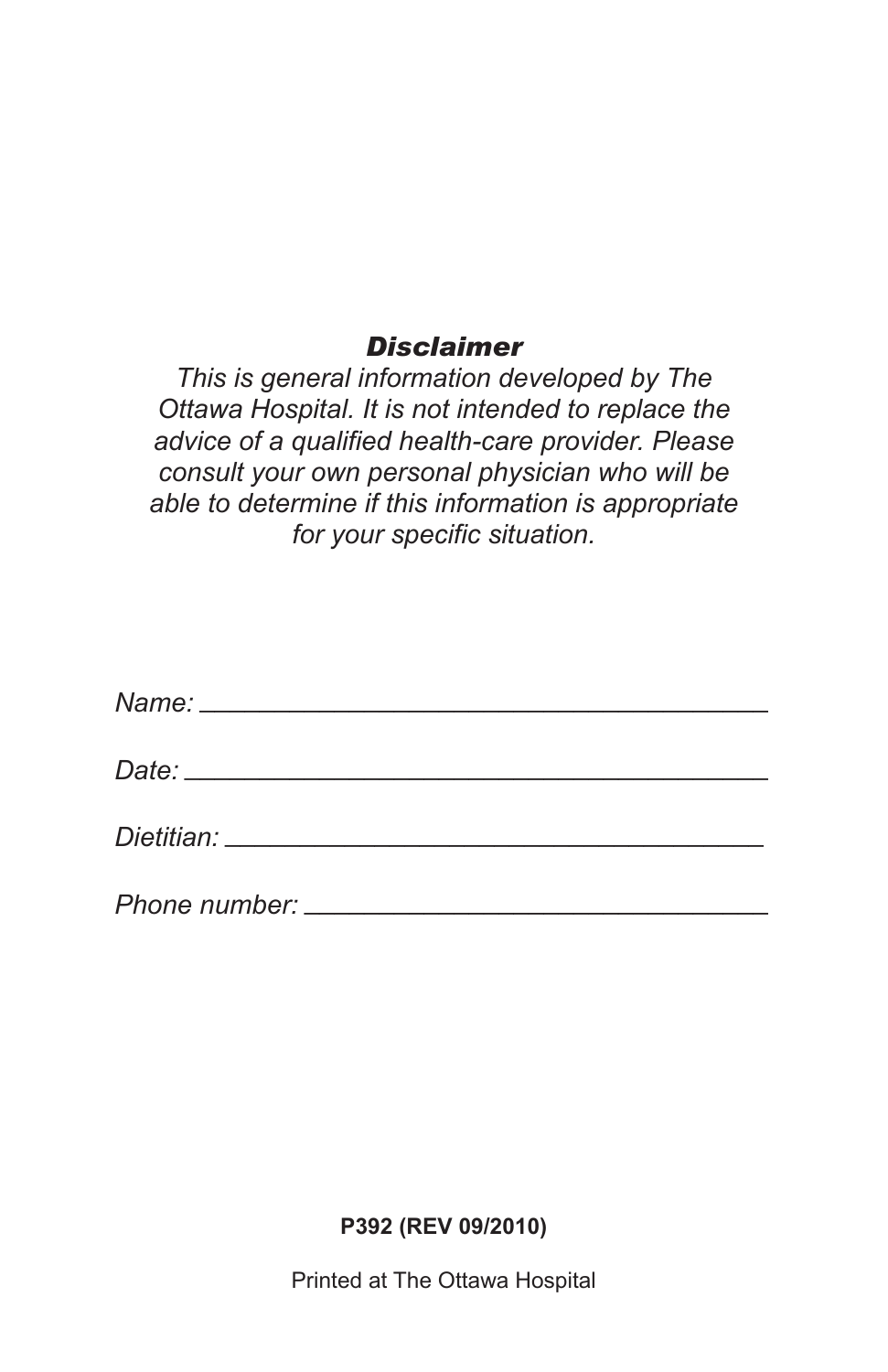# Introduction

Dietary fibre is the non-digestible remnant of plant material that resist to decomposition by human digestive enzymes. The various simple sugars that make up fibre are linked together in an unusual way, and that's why humans can't digest and absorb them.

The benefits attributed to fibre include control of both constipation and diarrhea, lower blood cholesterol levels, lower blood sugar levels, weight control, treatment of diverticular disease and reduced risk of certain diseases such as colon and breast cancer.

There are two types of dietary fibre: soluble and insoluble. They are present in varying proportions in different plant sources and have different properties and functions in the body. The amount can vary with the ripeness of the food, where it was grown, how long it was stored, and how it was processed, but it is not affected by cooking. Since various types of fibres work differently, it is important to know how they work to avoid even greater complications.

# **Types of fibre**

## *Soluble fibre helps to:*

- 1) increase viscosity of stomach contents and delay gastric emptying. It helps us feel full!
- 2) slow food passage through small intestine (where they are fermented and degraded by bacteria and yeast which releases gas).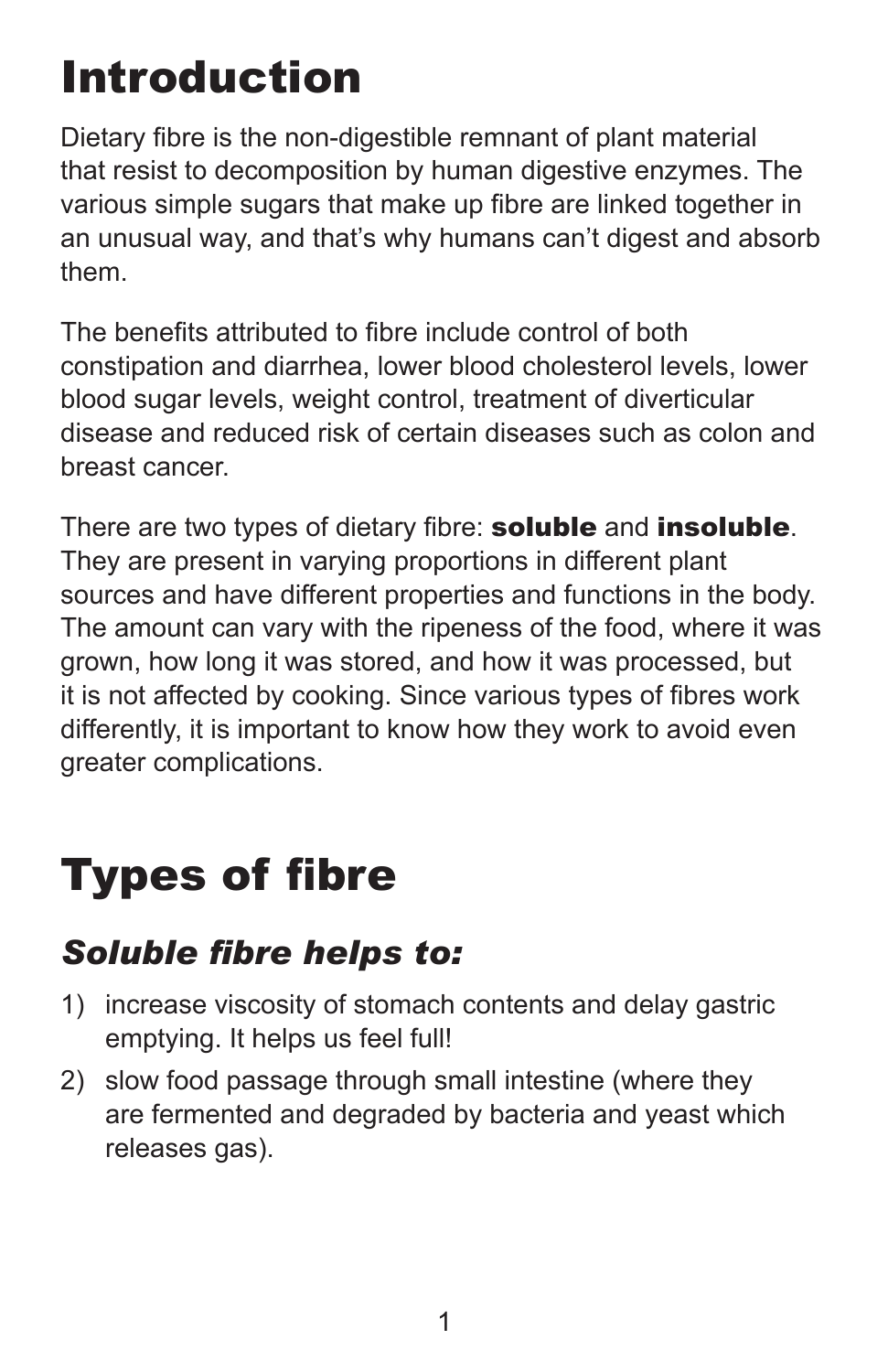Soluble fibres dissolve in water and include **pectins** and gums. They are found in such foods as legumes (peas, beans and lentils), oats, barley, tapioca, flax, psyllium and many fruits and vegetables.

The highest source of soluble fibre of any grain is psyllium. Psyllium, an exclusive grain grown in India, ounce for ounce, provides eight times more soluble fibre than oat bran. It is an ingredient in Metamucil®.

Research shows that other fibres such as the gel-forming pectin of fruits and the guar gum of legumes reduce blood cholesterol levels by binding bile acids which would otherwise be absorbed into the body and converted into cholesterol.

They have also been shown to slow the digestion of carbohydrates and the entry of sugar into the bloodstream, thus being of special interest in the management of diabetes.

**But remember that amounts can vary. For example, an unripened apple contains only a small amount of pectin, a ripened apple has much, while a mealy, overripe one has no pectin at all because of breakdown by the apple's own enzymes.** 

### *Insoluble fibre helps to:*

- 1) increase bulk in the intestine (where it absorbs/binds substances and fluids)
- 2) promote bowel regularity (forms soft and bulky stools which move smoothly and swiftly)

Insoluble fibres do not dissolve in water, but possess considerable water-retaining capacity. They include cellulose,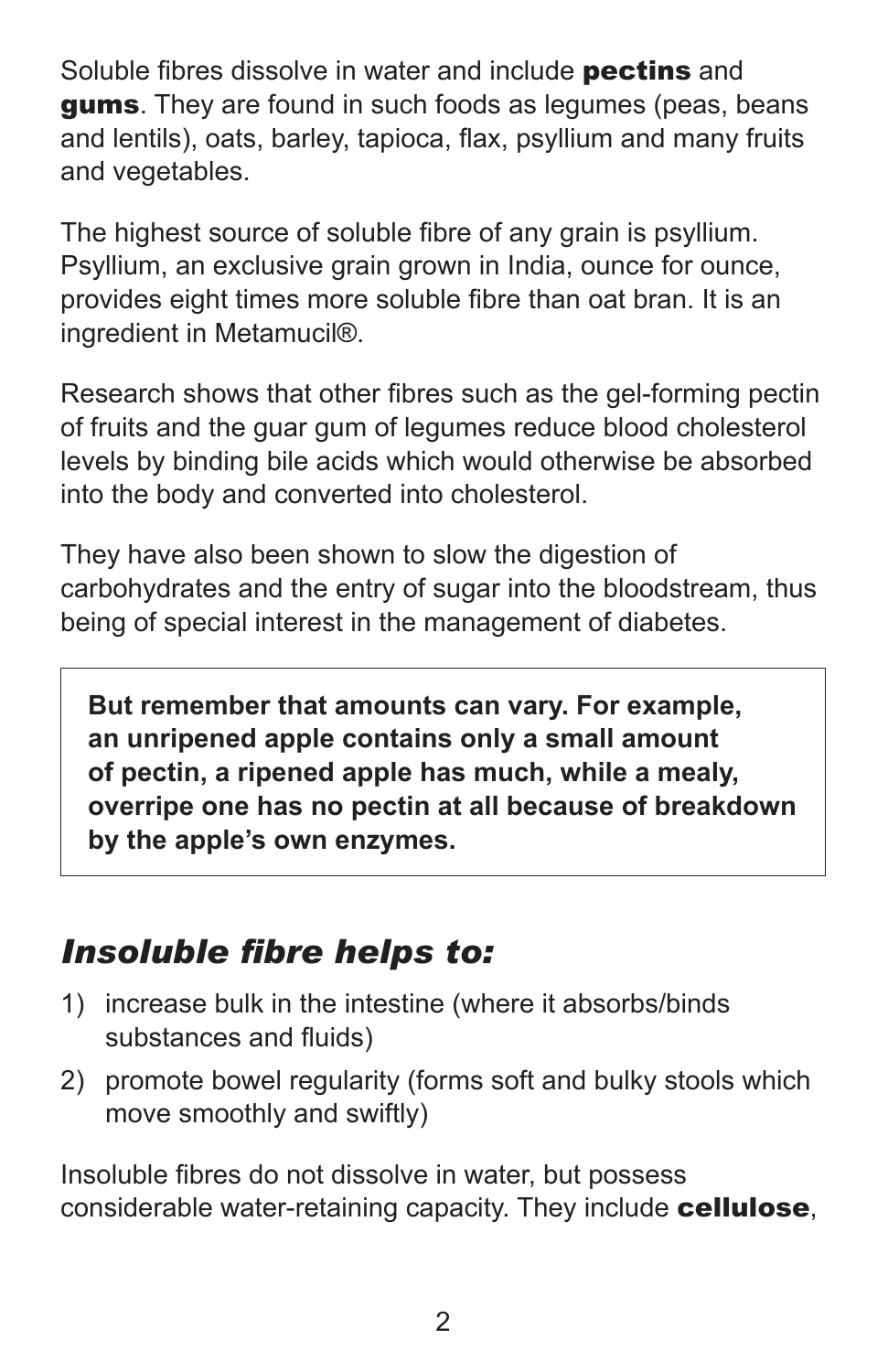**hemicellulose** and **lignin**. They are found mainly in cereals and grains, such as wheat, rye, but also in fruits and vegetables.

Wheat bran, for example, is one food which is rich in cellulose and lignin. It speeds the transit of food through the intestines and also absorbs water. The result is more frequent and softer bowel movements which ease constipation. But wheat bran can also absorb water and lessen diarrhea.

The particle size of insoluble fibres also have an influence. Large particles from coarsely ground fibres are much more effective in stimulating laxation than finely ground fibre, which is commonly found in commercial fibre supplements and foods "enriched" with fibre.

**Again remember that amounts vary. With vegetables like cauliflower, the more mature or woody they become, the more lignin is present in their stalks.** 

## How much do I need?

How much dietary fibre we need is not easily answered though there is agreement that most people need more than they currently get. Canada's Food Guide to Healthy Eating recommends a variety of foods from the four food groups. Health professionals have suggested a daily intake of 30 grams.

Any food item that contains at least 2 grams of fibre is **a "source of fibre". Excellent sources contain at least 6 grams of dietary fibre per serving.** 

#### REMEMBER... GET MORE FIBRE FROM FOOD.

Increase fibre in your diet gradually to avoid flatulence.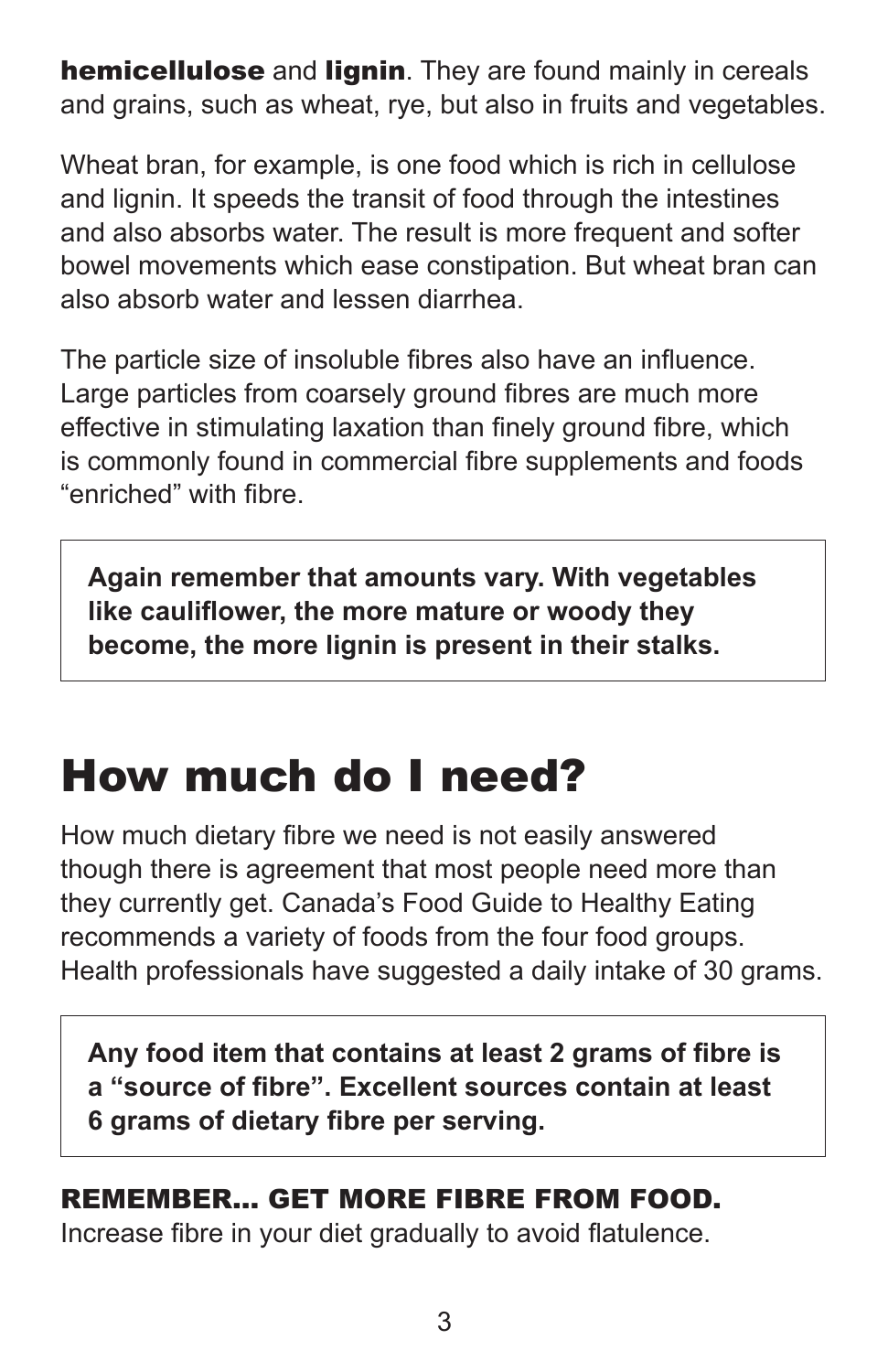# How do I increase my intake?

- Keep some cans of cooked beans on hand or cook a package of dried beans and freeze in usable quantities. Toss into salads, spaghetti sauce or casseroles.
- Wheat bran, wheat germ or oat bran can be used to add fibre to cereal, pancakes, muffins, quick breads or casseroles (chili, sloppy Joes, meatloaf).
- Have a whole grain cereal every day (morning, lunch or bedtime snack) or mix a high fibre cereal (at least five grams per serving) with one that is not as high in fibre.
- Choose whole grain breads, muffins and even pizza dough, sub buns, bagels, pitas and tortillas. A dark colour isn't enough: compare the fibre values on the labels.
- Opt for brown rice. Look for crackers with at least two grams of fibre per ounce.
- Don't underestimate corn, including popcorn!
- Serve hummus, made from chickpeas, instead of sour cream dips.
- Incorporate whole wheat flour in your baking, as well as bran, nuts, seeds and coconut.
- Snack time! Have a whole fresh fruit rather than its juice.
- Eat more fruits and vegetables—unpeeled whenever possible. Be lazy! Don't peel these potatoes, just scrub them well. Don't throw out the broccoli stalks. Just remove the thickest skin at the bottom.
- Replace traditional meats, fish and poultry with legumes, such as peas (pea soup), beans (baked beans) and lentils (lentil stew).
- Eat more nuts, seeds and dried fruits. Add them to desserts, salads or casseroles.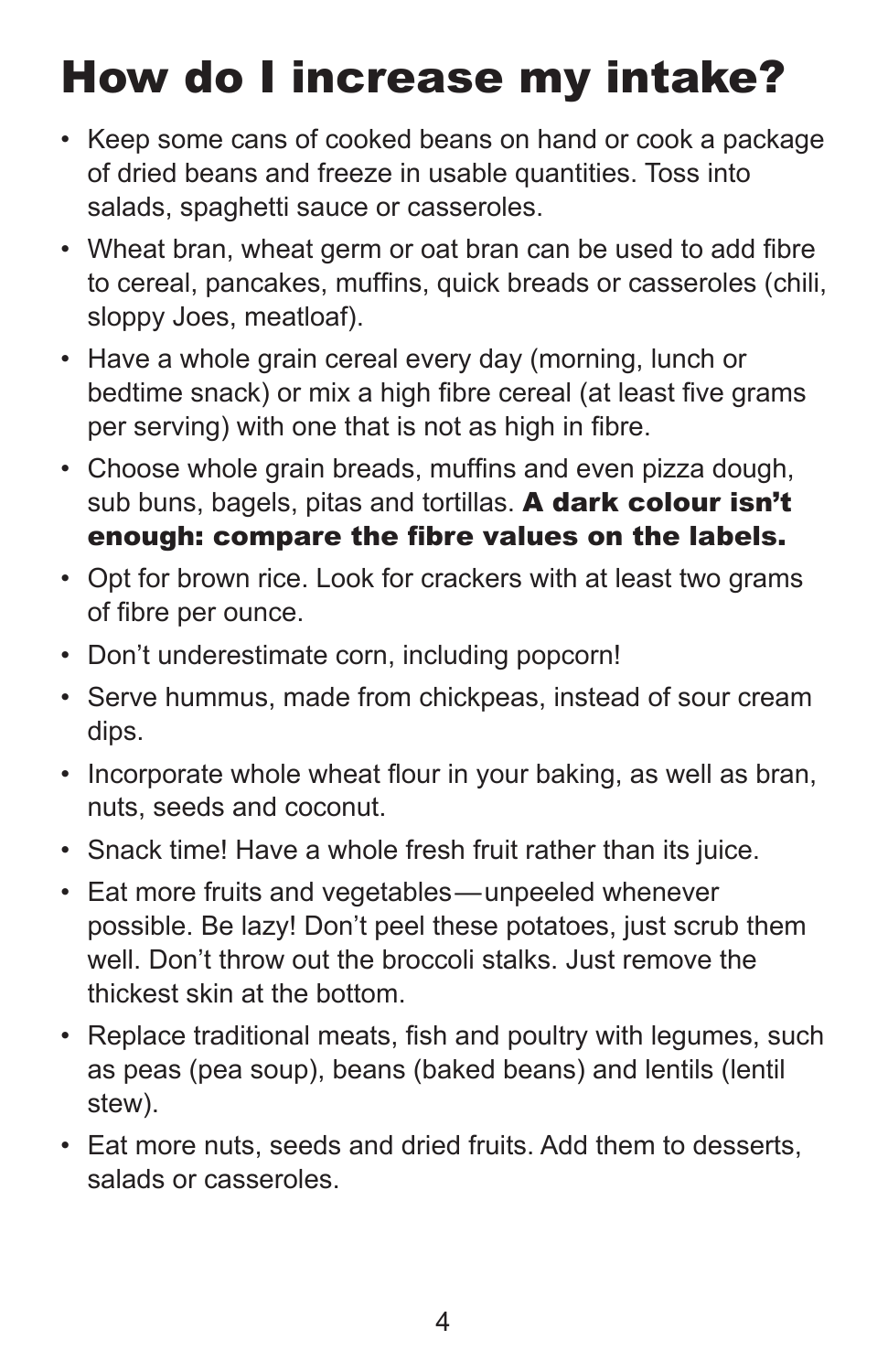- Top off yogurt, pudding, ice cream or cereal with chunks of your favourite fresh fruit.
- Add bran cereals to sandwich spreads, ground meat mixtures, and coating preparations for chicken and fish. Sprinkle a little over ice cream, yogurt and puddings.
- Instead of iceberg lettuce, choose romaine or spinach for a salad.
- When thinking sandwich spreads, think of fibre. Add nuts, celery, bran cereals, carrots and raisins to traditional egg, tuna and chicken salad mixtures. And don't forget that perennial fibre filler—peanut butter.
- TRY SOME NEW HIGH FIBRE RECIPES.

**Eating at regular times, increasing your water intake—hot and cold (at least eight glasses a day) and maintaining an appropriate level of physical activity are also key elements to healthy bowel function.**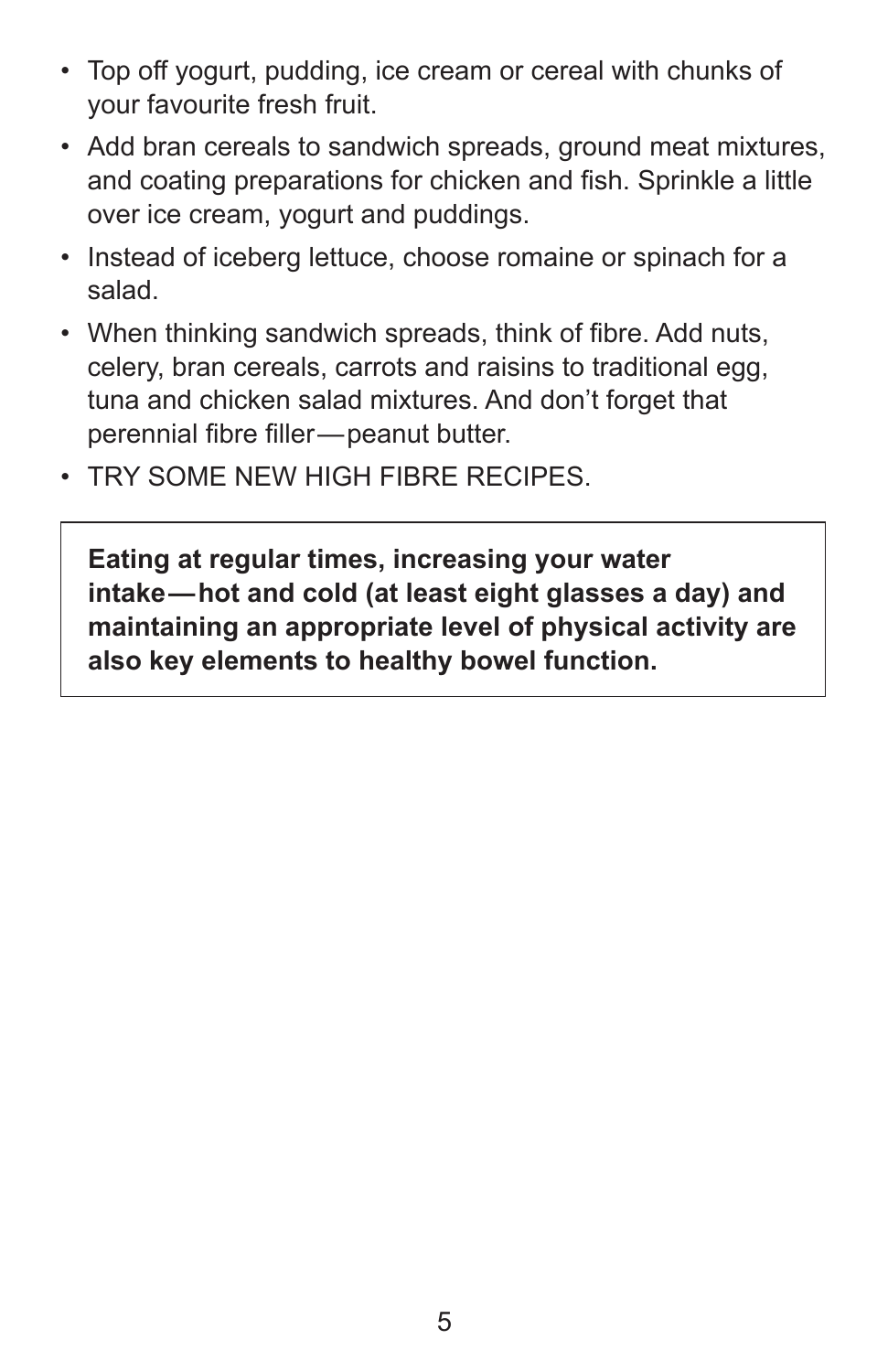### **Food Portion Amount of Fibre (grams) Soluble Insoluble Total**  Barley 125 ml 8.10 7.50 15.60 Psyllium 45 ml 7.15 1.85 9.0 Bran 28 g 1.45 7.27 8.72 Black-eyed peas 125 ml .88 7.33 8.21 Almonds, roasted 125 ml .78 7.17 7.95 Prunes, canned 125 ml 3.94 2.94 6.88 Flour, whole wheat 125 ml 1.10 5.45 6.56 Flour, rye 125 ml 1.76 4.67 6.42 Peanuts, roasted 125 ml 2.38 3.96 6.34 Beans, kidney 125 ml 1.38 4.10 5.48 Rice, brown 125 ml .37 4.90 5.27 Lentils 125 ml .56 4.65 5.22 Beans, brown 125 ml 1.04 3.60 4.64 Pear, with skin 1 med. 1.00 3.32 4.32 Beans, Lima 125 ml .85 3.57 4.25 Oat bran 28 g 2.04 2.13 4.08 Wheat germ 28 g  $.45$  3.60 4.05 Artichokes 1 med. 2.20 1.76 3.96 Blackberries 125 ml .46 3.26 3.72 Grapefruit 1 med. 2.21 1.40 3.61 Cornmeal 125 ml .04 3.55 3.59 Peas, green 125 ml .48 3.04 3.52 Brussel sprouts 125 ml .41 2.09 3.51 Oat flakes 28 g 1.56 1.87 3.39 Raspberries 125 ml .25 2.90 3.15 Orange 1 med. 1.90 1.19 3.14

## Fibre content of common foods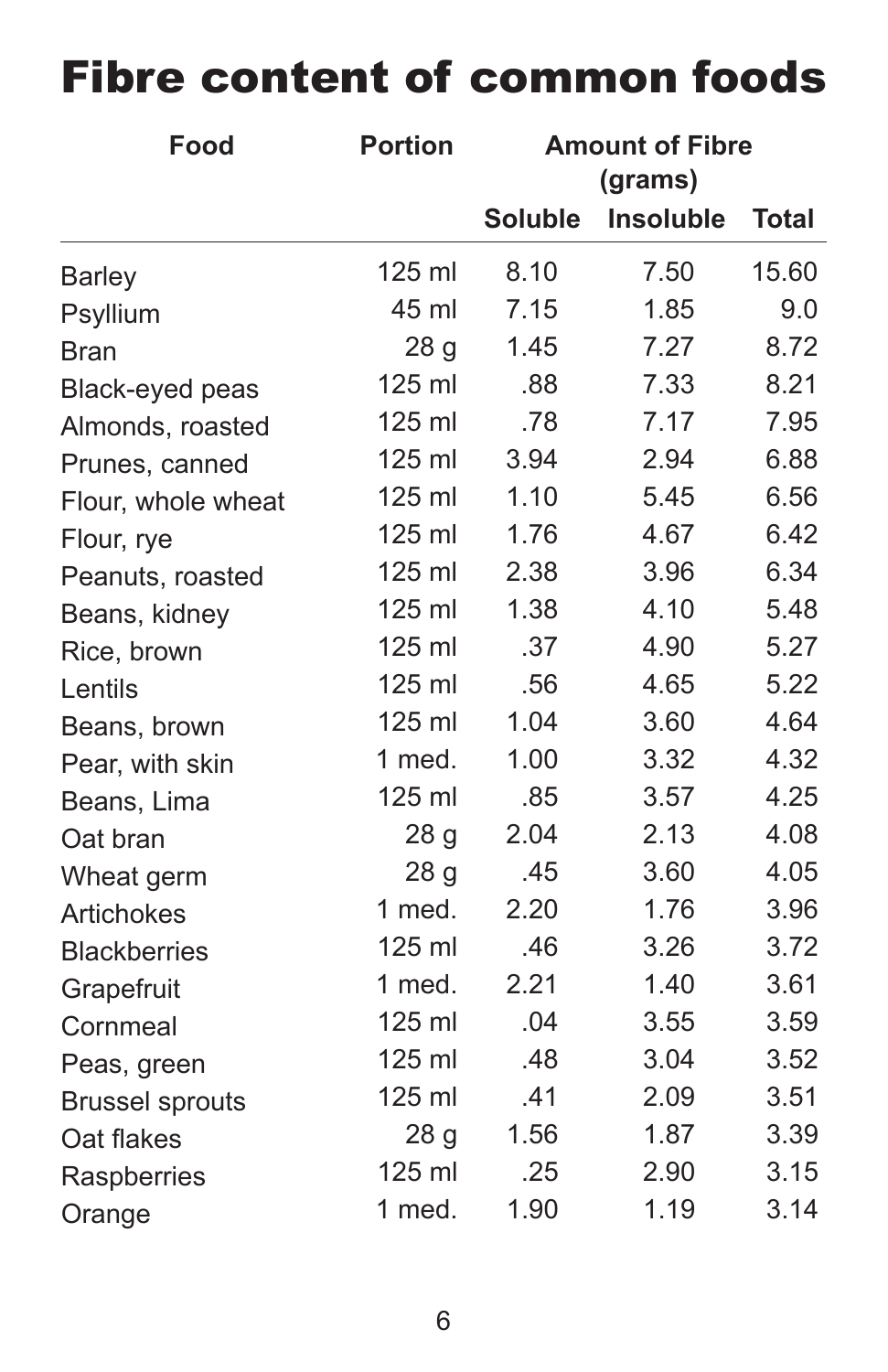| Food                  | <b>Portion</b>  | <b>Amount of Fibre</b><br>(grams) |                  |              |
|-----------------------|-----------------|-----------------------------------|------------------|--------------|
|                       |                 | <b>Soluble</b>                    | <b>Insoluble</b> | <b>Total</b> |
| Corn                  | 125 ml          | 1.31                              | 1.72             | 3.03         |
| Squash, acorn         | 125 ml          | 1.64                              | 1.23             | 2.87         |
| Macaroni, w/w         | 28 <sub>q</sub> | .69                               | 2.12             | 2.81         |
| Apple, w skin         | 1 med.          | .97                               | 1.79             | 2.76         |
| Bread, bran           | 1 slice         | .58                               | 2.08             | 2.66         |
| <b>Shredded Wheat</b> | 28 <sub>g</sub> | .45                               | 2.18             | 2.64         |
| <b>Broccoli</b>       | 125 ml          | 1.15                              | 1.42             | 2.58         |
| Oatmeal               | 28 <sub>g</sub> | 1.00                              | 1.50             | 2.51         |
| Carrots               | 125 ml          | .94                               | 1.48             | 2.42         |
| Cauliflower           | 125 ml          | .77                               | 1.54             | 2.30         |
| <b>Banana</b>         | 1 med.          | .64                               | 1.55             | 2.19         |
| Bread, cracked w      | 1 slice         | .46                               | 1.65             | 2.11         |
| Bread, whole wh       | 1 slice         | .46                               | 1.65             | 2.11         |
| Spinach               | 125 ml          | .47                               | 1.61             | 2.07         |
| Potato, w skin        | 125 ml          | .70                               | .78              | 1.95         |
| <b>Strawberries</b>   | 125 ml          | .52                               | 1.42             | 1.94         |
| Watermelon            | 1 slice         | .96                               | .96              | 1.93         |
| Bread, multigrain     | 1 slice         | .42                               | 1.50             | 1.92         |
| Beans, green/string   | 1 slice         | .46                               | 1.43             | 1.89         |
| Beans, yellow/wax     | 1 slice         | .46                               | 1.43             | 1.89         |
| Apricots              | 125 ml          | .63                               | 1.14             | 1.77         |
| Bread, pumpernickle   | 1 slice         | .36                               | 1.35             | 1.72         |
| Bread, rye            | 1 slice         | .36                               | 1.35             | 1.72         |
| Noodles, egg          | 28 g            | .99                               | .64              | 1.63         |
| Granola               | 28 g            | .45                               | 1.05             | 1.50         |
| Cabbage               | 125 ml          | .56                               | .95              | 1.50         |
| Asparagus             | 125 ml          | .31                               | 1.17             | 1.48         |
| Rice, white           | 125 ml          | .31                               | 1.11             | 1.42         |